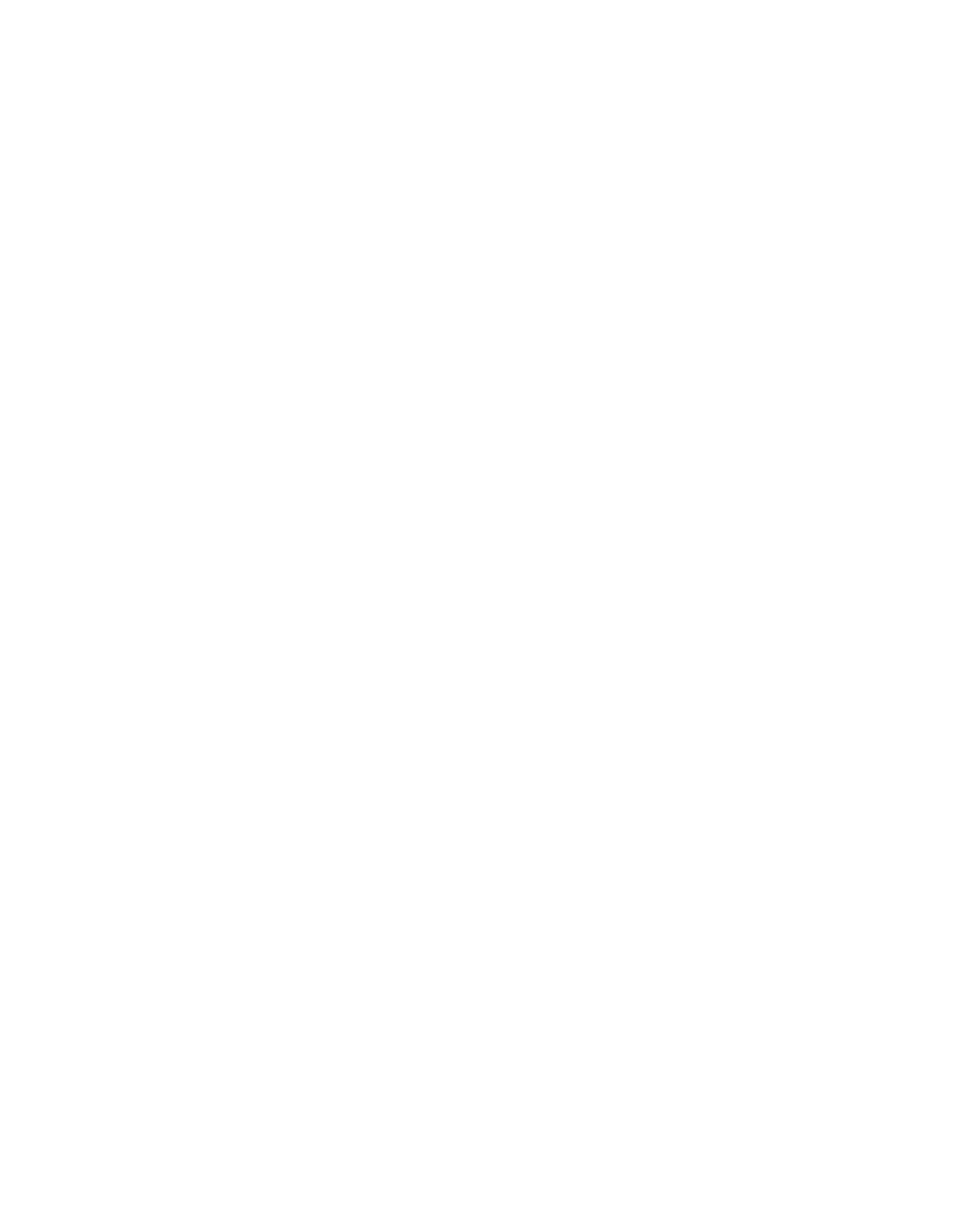



# **Enterprise Funds**

# 20. Enterprise Funds

| <b>Table of Contents</b>                                        | Page |
|-----------------------------------------------------------------|------|
|                                                                 |      |
| Enterprise Funds - Expenditure Summary Fiscal Years 2020 - 2023 | 425  |
| Hampton Coliseum/Arts Commission                                | 427  |
| <b>Hampton Roads Convention Center</b>                          | 433  |
| The Hamptons Golf Course                                        | 437  |
| <b>Woodlands Golf Course</b>                                    | 441  |

The Enterprise Funds include those City departments that charge a fee to users of their services. These departments operate as a business and the City expects that the revenues collected will offset the expenses related to running the department.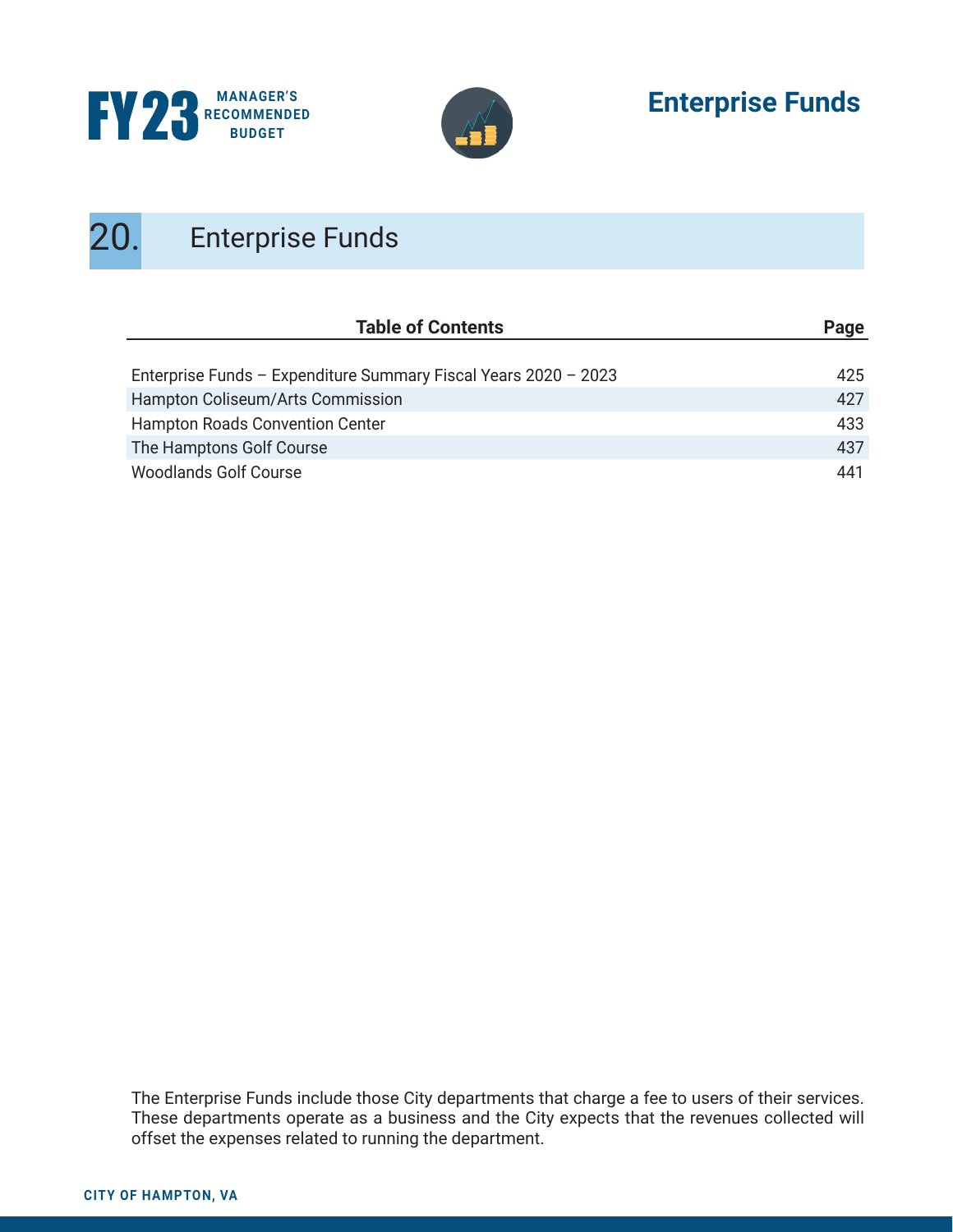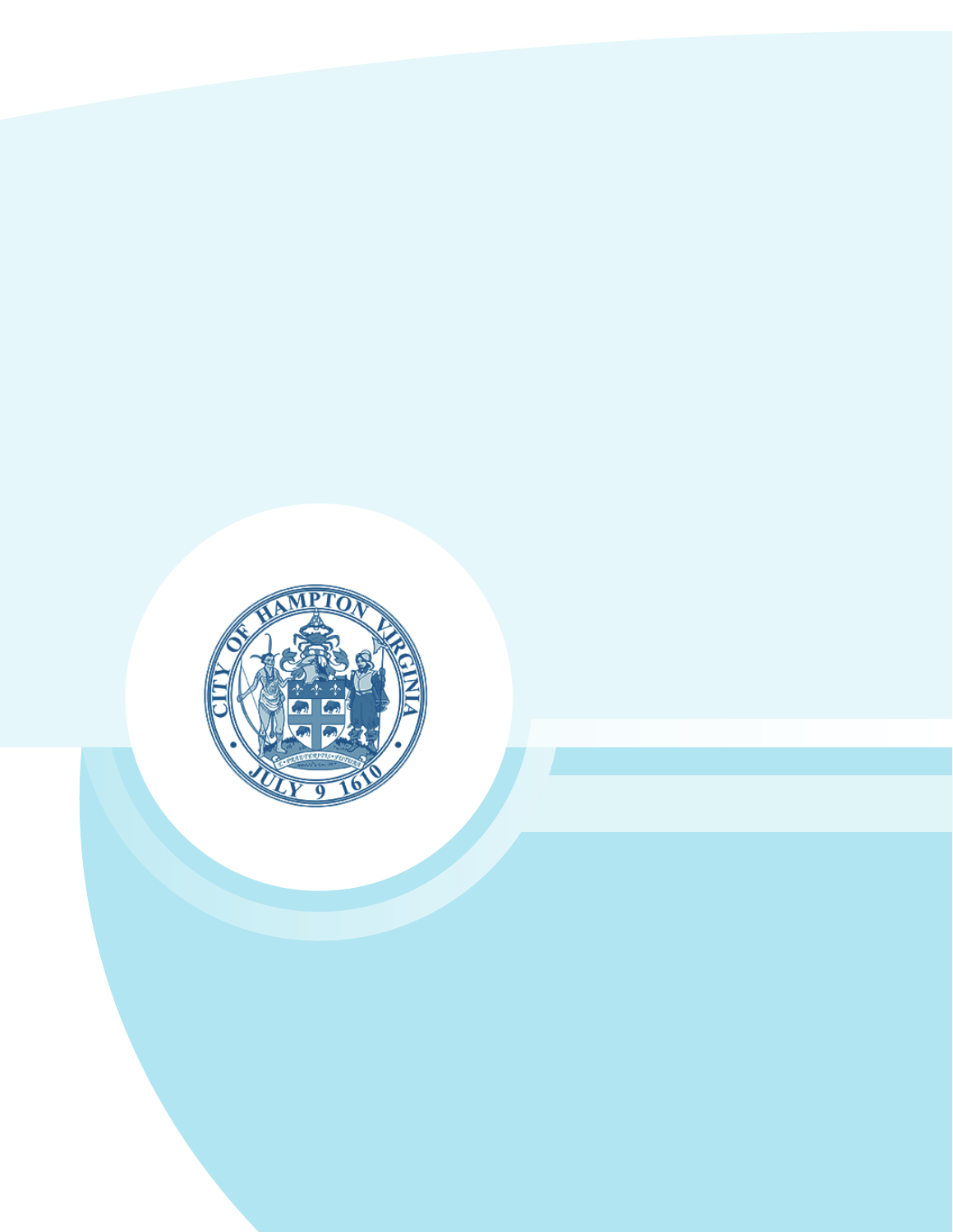



# **Enterprise Funds – Expenditure Summary**

## Mission

The "Enterprise Funds" business team is composed of departments that generate their own revenue and are meant to be run more like a business.

| Departmental Breakdown                    |                       |                       |                       |                         |                       |                          |  |  |
|-------------------------------------------|-----------------------|-----------------------|-----------------------|-------------------------|-----------------------|--------------------------|--|--|
| <b>Departments</b>                        | 2020<br><b>Actual</b> | 2021<br><b>Actual</b> | 2022<br><b>Budget</b> | 2022<br><b>Adjusted</b> | 2023<br><b>Budget</b> | Increase /<br>(Decrease) |  |  |
| Hampton Coliseum/Arts<br>Commission       | 11,322,074            | 3,034,055             | 8,465,593             | 8,465,593               | 15,992,955            | 7,527,362                |  |  |
| <b>Hampton Roads Convention</b><br>Center | 8,792,780             | 8,187,241             | 8,521,999             | 8,521,999               | 10,453,458            | 1,931,459                |  |  |
| The Hamptons Golf Course                  | 936,903               | 813,621               | 823,103               | 823,103                 | 830,000               | 6,897                    |  |  |
| <b>Woodlands Golf Course</b>              | 666,585               | 656,530               | 700,864               | 700,864                 | 730,700               | 29,836                   |  |  |
| <b>Grand Total</b>                        | 21,718,342            | 12,691,447            | 18,511,559            | 18,511,559              | 28.007.113            | 9,495,554                |  |  |

# Percentage of Team's FY 2023 Budget

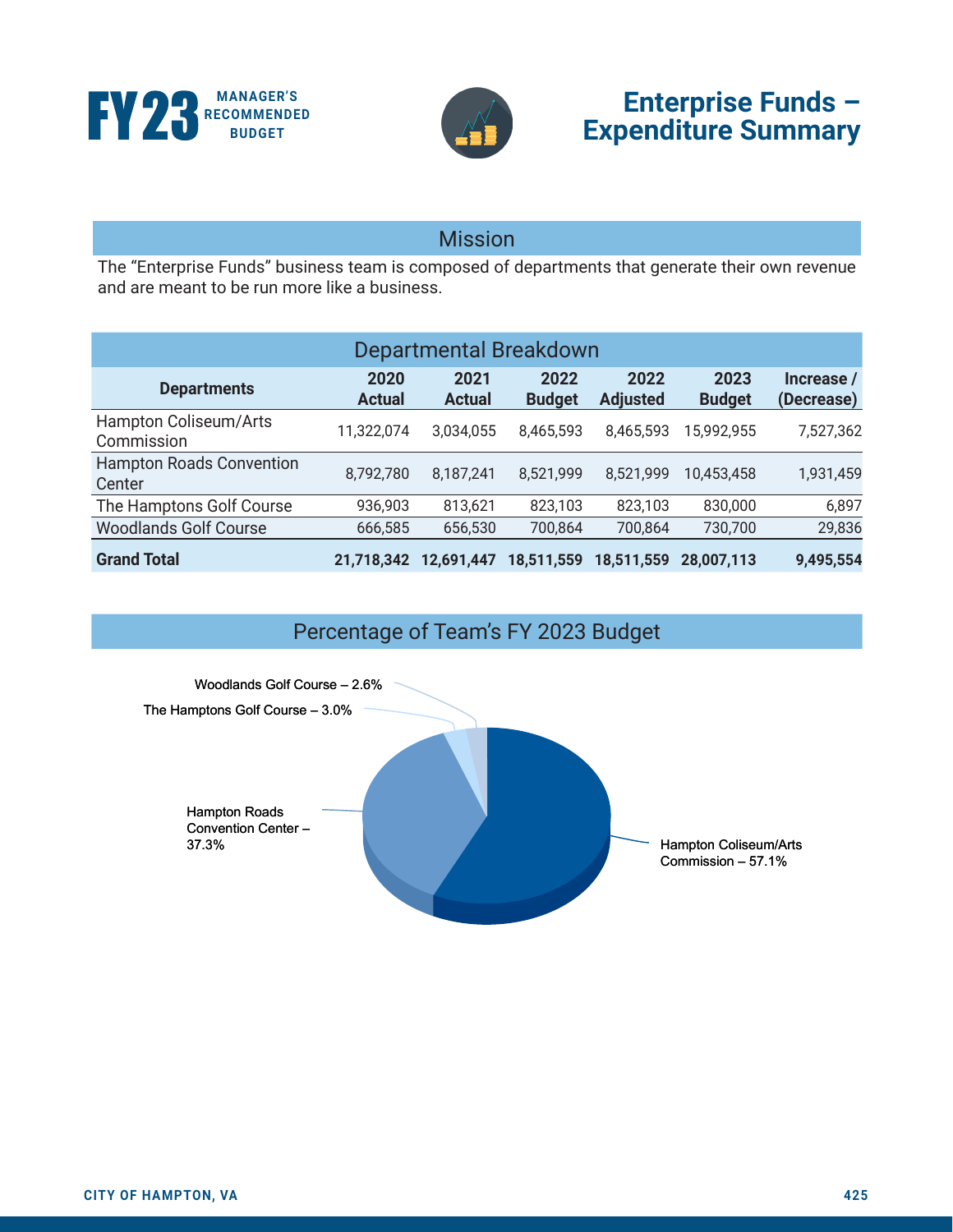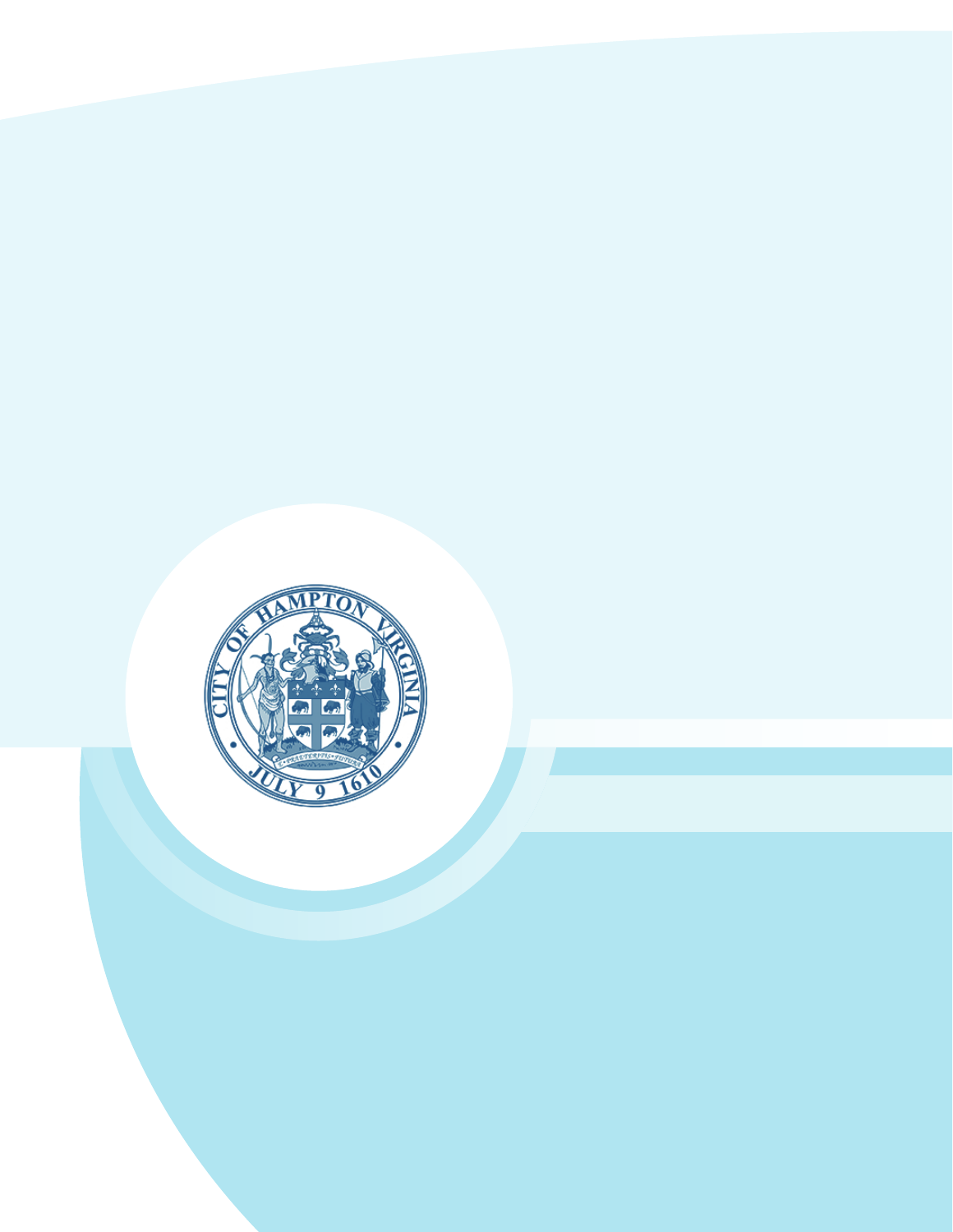



## Mission

The mission of the Hampton Coliseum-Arts Commission is to contribute to the City by providing exceptional management to Hampton Coliseum, the American Theatre and the Charles H. Taylor Arts Center for the presentation of quality arts (performing, visual and educational); cultural and leisure/entertainment activities; sports events; and conventions/conferences and civic/community events in a safe and enjoyable environment that will enhance the quality of life for the community's diverse residents and visitors; and add to the economic vitality of the city.



## Expenditure Summary and History

| <b>Grand Total</b>        | 11,322,074 | 3,034,055 | 8,465,593     | 8,465,593 | 15,992,955    | 7,527,362  |
|---------------------------|------------|-----------|---------------|-----------|---------------|------------|
| Capital Outlay            | 618,939    | 613,128   | 675,000       | 675,000   | 820,000       | 145,000    |
| <b>Operating Expenses</b> | 9,227,399  | 1,400,962 | 6,022,488     | 6,022,488 | 12,159,419    | 6,136,931  |
| <b>Personnel Services</b> | 1,475,735  | 1,019,965 | 1,768,105     | 1,768,105 | 3,013,536     | 1,245,431  |
|                           | Actual     | Actual    | <b>Budget</b> | Adjusted  | <b>Budget</b> | (Decrease) |
|                           | 2020       | 2021      | 2022          | 2022      | 2023          | Increase / |
|                           |            |           |               |           |               |            |

### Permanent Full-Time (PFT) Staffing History 2020 Actual 2021 Actual 2022 Budget 2022 **Adjusted** 2023 Budget *Increase / (Decrease)* PFT Positions 30.0 30.0 30.0 30.0 34.0 *4.0*

## *Budget Note*

The FY23 budget includes funding for the proposed compensation package and associated fringe benefits costs. The increase in this budget is the result of (1) changing the promoter expenses from a contra-revenue to an operating expense; (2) adding two (2) permanent full-time (PFT) Event Specialist positions and one (1) PFT Operations Manager to support the coordination of new industry standard COVID protocols; (3) adding one (1) PFT Aquatics Administrator and operating funds for the new AquaPlex Center coming on-line in late Summer 2022; (4) the effects of adding new depreciable equipment to the inventory in FY22; and (5) returning to pre-COVID bookings and other contractual activities.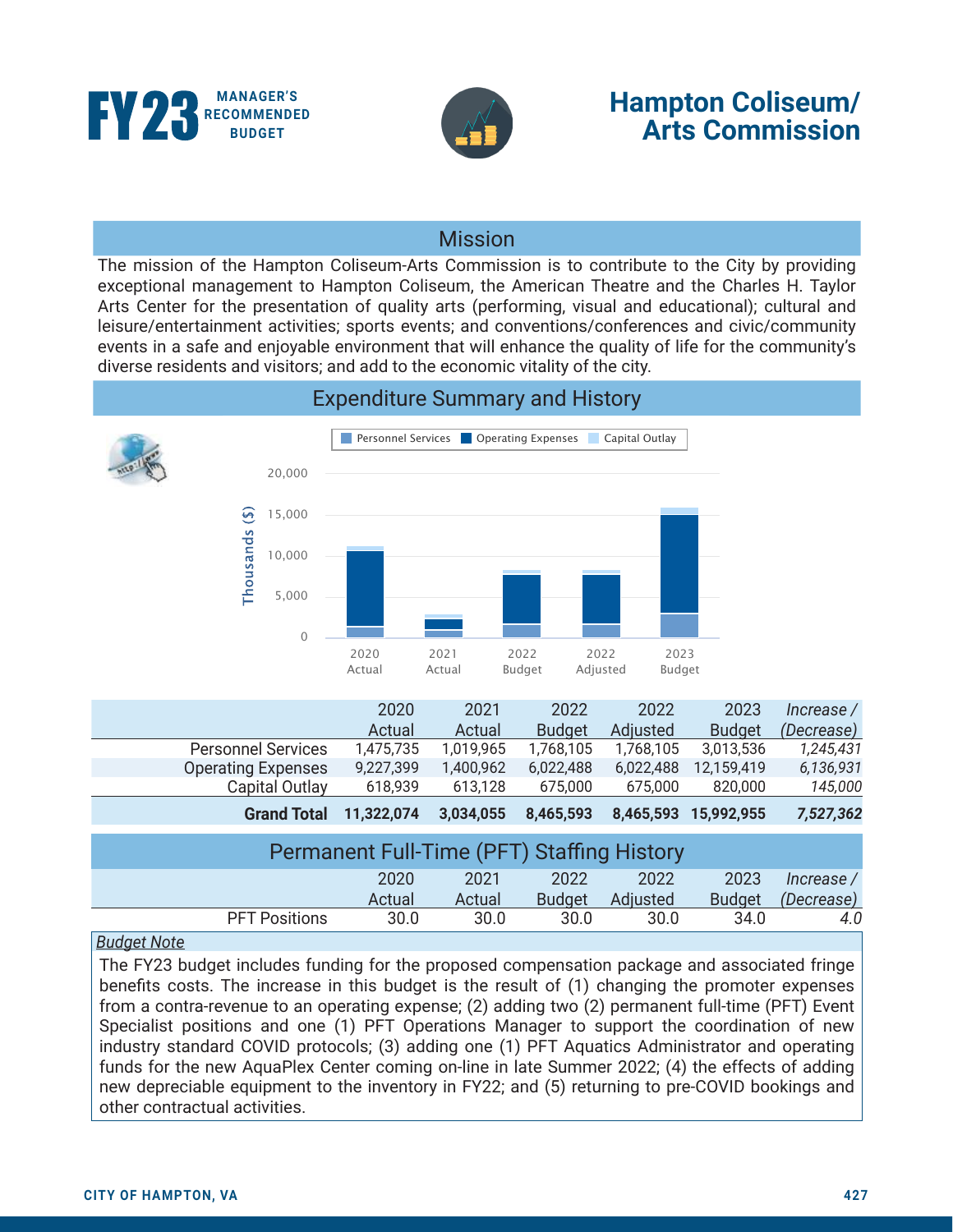



# 2023 PFT Positions

| <b>Position</b>                | $#$ of PFT | <b>Position</b>                | # of PFT       |
|--------------------------------|------------|--------------------------------|----------------|
| <b>Account Clerk I</b>         |            | <b>Event Specialist</b>        | 2              |
| Account Clerk II               |            | <b>Facility Maint Worker</b>   |                |
| <b>Account Clerk III</b>       |            | Finance/administrative Mgr     | $\overline{2}$ |
| <b>Artistic Director</b>       |            | Food & Beverage Mgr            |                |
| Arts Administration Mgr Hc/hac |            | Hampton Arts Asst Edu Mgr      |                |
| Assistant Art Center Mgr       |            | Maint Team Leader              |                |
| Assistant Box Office Manager   |            | Maintenance Mech               |                |
| Assistant Food & Beverage Mgr  |            | Manager Arts Center            |                |
| Assistant Marketing Mgr        | 2          | Marketing Mgr                  |                |
| Asst Aquatics Administrator    |            | Oper Team Leader               | 2              |
| Asst Dir/operations-events     |            | <b>Operations Manager</b>      |                |
| Asst Director/fin & Admin      |            | Performing & Creative Arts Mgr |                |
| <b>Box Office Manager</b>      |            | <b>Production Manager</b>      |                |
| Changeover/housekeeping Mgr    |            | Sr Event Production Mgr        |                |
| Director, Coliseum             |            | Tech Services Spec/electrcian  |                |

**Grand Total: 34**

| <b>Performance Indicators</b>                                                       |             |                       |                       |                         |                       |  |  |  |
|-------------------------------------------------------------------------------------|-------------|-----------------------|-----------------------|-------------------------|-----------------------|--|--|--|
| <b>Indicator</b>                                                                    | <b>Type</b> | 2020<br><b>Actual</b> | 2021<br><b>Actual</b> | 2022<br><b>Estimate</b> | 2023<br><b>Target</b> |  |  |  |
| Ratio of Total Operating Revenues to Total<br>Operating Expenses (all three venues) | Efficiency  | 104%                  | $-93%$                | 105%                    | 105%                  |  |  |  |
| The American Theatre - Event Days                                                   | Outcome     | 79                    | 0                     | 100                     | 100                   |  |  |  |
| The American Theatre - Operating<br>Revenues                                        | Outcome     | 312,734               | 2,370                 | 351,500                 | 343,100               |  |  |  |
| Charles H. Taylor Arts Center - Attendance                                          | Outcome     | 12,059                | 668                   | 12,100                  | 8,000                 |  |  |  |
| Charles H. Taylor Arts Center - Event Days                                          | Outcome     | 727                   | 72                    | 750                     | 400                   |  |  |  |
| Charles H. Taylor Arts Center - Operating<br>Revenues                               | Outcome     | 86,728                | 17,343                | 93,941                  | 91,100                |  |  |  |
| Arts Education - Event Days                                                         | Outcome     | 55                    | $\Omega$              | 55                      | 55                    |  |  |  |
| <b>Arts Education - Operating Revenues</b>                                          | Outcome     | 13,376                | 2,473                 | 35,140                  | 30,140                |  |  |  |
| Hampton Coliseum - Attendance                                                       | Outcome     | 263,300               | 13,425                | 300,000                 | 300,000               |  |  |  |
| Hampton Coliseum - Event Days                                                       | Outcome     | 85                    | 33                    | 90                      | 90                    |  |  |  |
| Hampton Coliseum - Operating Revenues                                               | Outcome     | 14,228,718            | 222,531               | 7.581.475               | 7,302,006             |  |  |  |

\*The facilities were closed for half of FY20 and the majority of FY21 due to the COVID-19 pandemic. The FY21 estimates were provided pre-Covid 19 and will be updated with actual numbers in the FY23 budget document.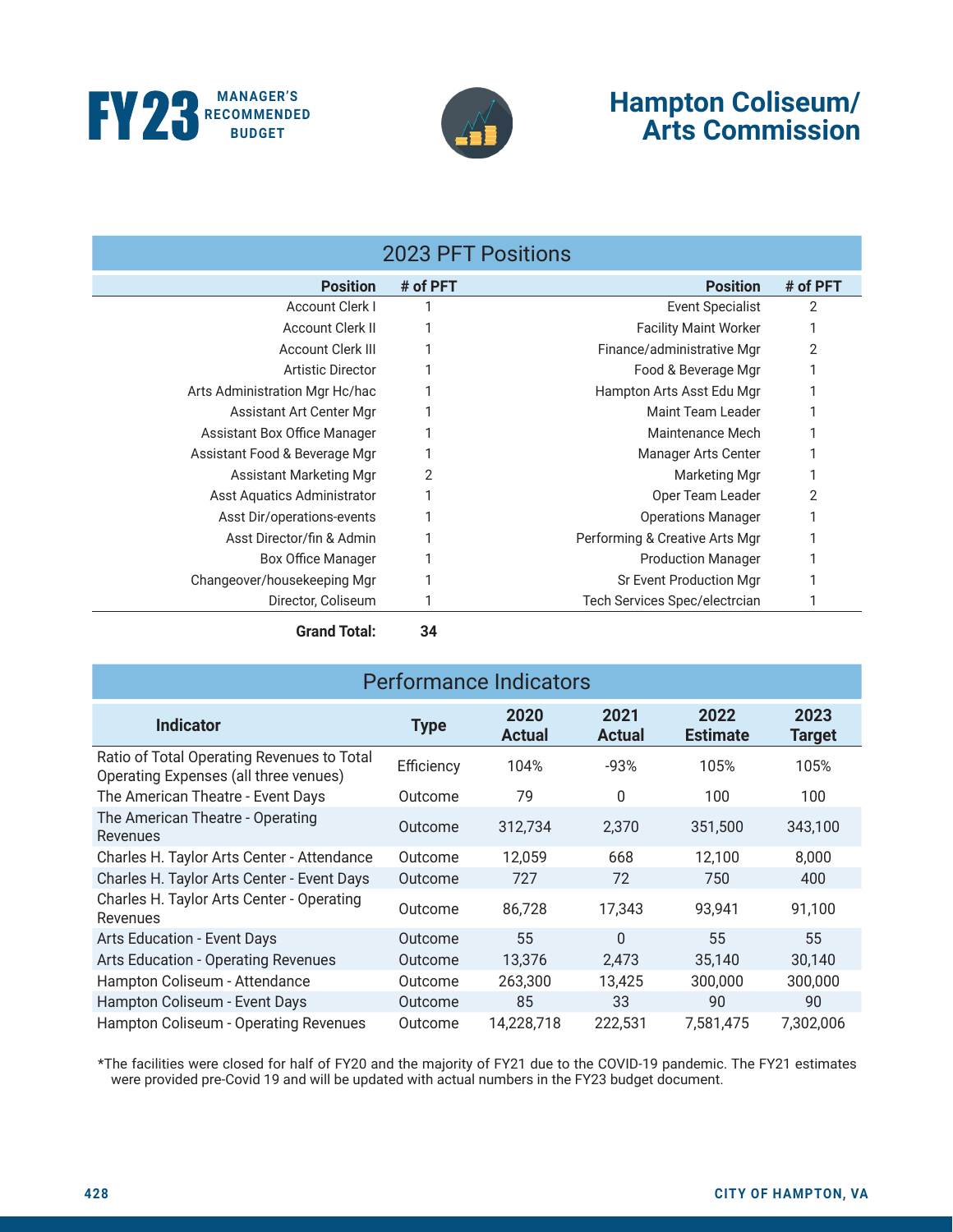





### **Leadership & Management \$202,601**

Provide managerial oversight, set goals, objectives and strategies and provide office administration for the department in order to ensure the provision of attractive and varied entertainment, athletic, cultural, religious and educational events for area residents and visitors and ensure excellent service to patrons.

### **Arts Commission Grant \$42,500**

Allocate funds as determined by Hampton Arts Commission. Annual allocation is competitive and shared by a large number of outside art agencies.

## **Arts Education \$61,915**

Engage children, students and families by fostering creativity through high quality, performing and visual arts experiences including: lectures, instruction and performance. Through this variety of education and enrichment programs, we seek to bring the visual and performing arts to a diverse population within our community.

### **Coliseum/Arts \$2,357,397**

Provide financial; administrative; box office; food and beverage; marketing; event production; mechanical, maintenance and custodial personnel for the Hampton Coliseum, the American Theatre, and the Charles H. Taylor Arts Center.

### **Concerts/Family Events \$10,282,576**

Offer balanced event programming that addresses an expressed community need for events such as concerts, family shows, consumer shows, etc. Add to the economic vitality of the City by hosting convention and meeting types of events in order to generate visitation and visitor spending in Hampton. Provide a place of large public assembly for Hampton community events such as high school graduations, public service functions, town hall meetings, etc.

## **Exhibition Series \$130,326**

Educate and inspire teachers, students and life-long learners to embrace the arts through exhibitions, art classes, lectures, critiques and gallery talks.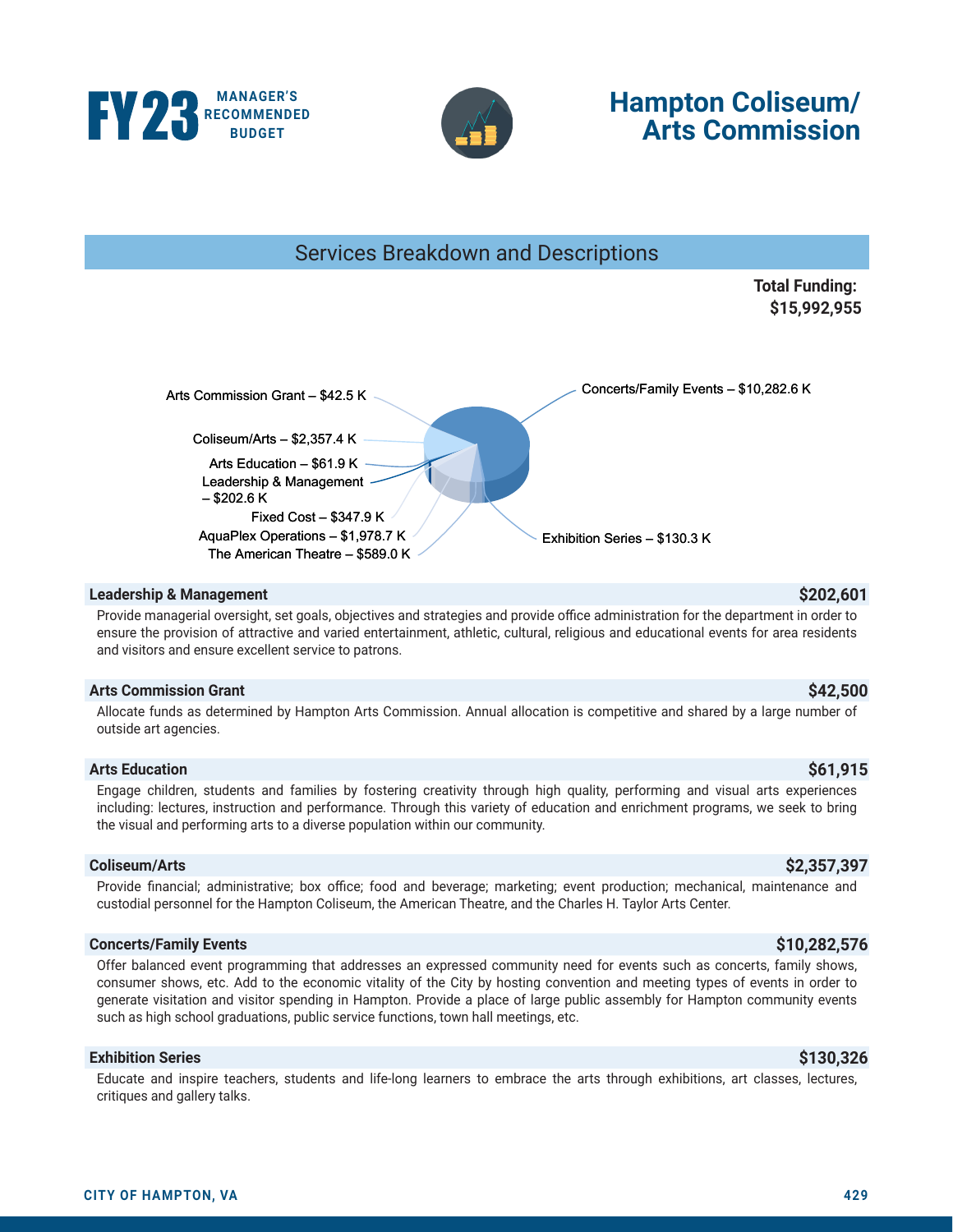## **The American Theatre <b>\$588,977 CONSERVATION CONSERVATION CONSERVATION CONSERVATION**

Maintain an enviable reputation as one of Hampton Roads' favorite venues for the performing arts by presenting and producing world-class caliber performing arts that appeal to a diverse citizenry and promote cultural awareness.

## **AquaPlex Operations \$1,978,743**

Oversee the operations and provision of a variety of aquatic events for the AquaPlex Center, such as "Learn to Swim" programs; competitive sports events, and recreational activities.

## **Fixed Cost \$347,920**

This service accounts for various fixed costs for the department, including auto/fleet, IT, and risk management costs.

## **Manager's Recommended BUDGET**



### **430 CITY OF HAMPTON, VA**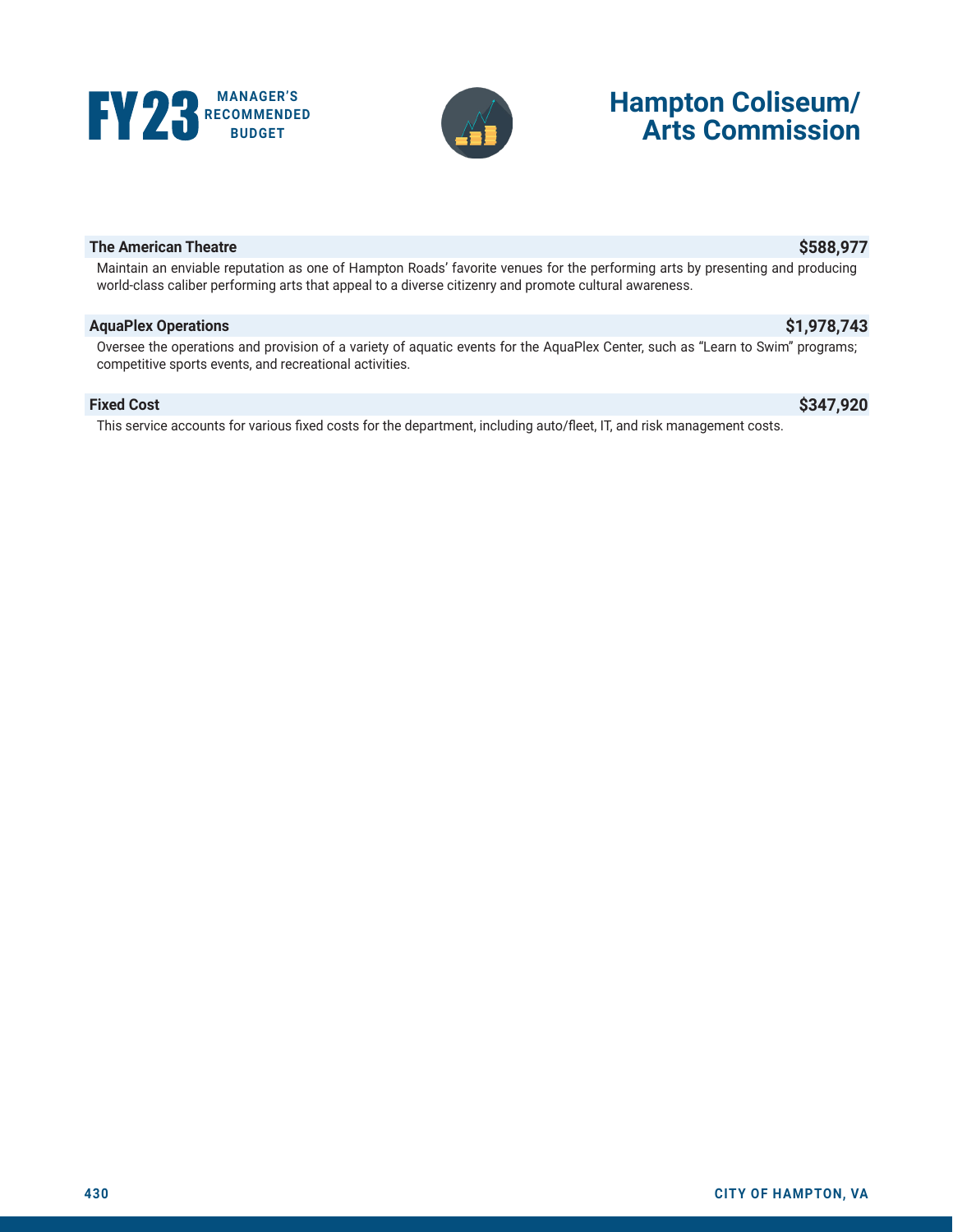



| <b>Revenues Summary</b>                                                 |                |                  |                       |                  |                          |                         |  |  |
|-------------------------------------------------------------------------|----------------|------------------|-----------------------|------------------|--------------------------|-------------------------|--|--|
|                                                                         | 2020<br>Actual | 2021<br>Actual   | 2022<br><b>Budget</b> | 2022<br>Adjusted | 2023<br><b>Budget</b>    | Increase/<br>(Decrease) |  |  |
| <b>Arts Commission</b><br>Admissions, Rental, etc.                      | \$452,091      | \$12,568         | \$540,000             | \$540,000        | \$552,750                | \$12,750                |  |  |
| Arts Commission Parking,<br>Vending, Taxes, etc.                        | 440            | $\boldsymbol{0}$ | 500                   | 500              | 500                      | $\boldsymbol{0}$        |  |  |
| Arts Commission -<br>Concessions                                        | 7,779          | $\boldsymbol{0}$ | 14,000                | 14,000           | 14,000                   | 0                       |  |  |
| Coliseum Admissions,<br>Rental, etc.                                    | 7,631,539      | 2,958,167        | 5,084,571             | 5,084,571        | 12,379,959               | 7,295,388               |  |  |
| <b>Coliseum Concessions</b>                                             | 835,632        | 14,977           | 980,000               | 980,000          | 980,000                  | 0                       |  |  |
| Coliseum Parking, Vending,<br>Taxes, etc.                               | 477,721        | 44,624           | 791,728               | 791,728          | 791,728                  | 0                       |  |  |
| Appropriations from<br><b>Retained Earnings</b>                         | 0              | $\pmb{0}$        | 0                     | $\mathbf 0$      | 0                        | $\it{0}$                |  |  |
| <b>Transfer from General Fund</b>                                       | 1,052,844      | 1,052,794        | 1,052,794             | 1,052,794        | 1,272,018                | 219,224                 |  |  |
| Commission - American<br>Thtre Incentives                               | 719            | $\boldsymbol{0}$ | 750                   | 750              | 750                      | 0                       |  |  |
| Donations - American<br>Theater/Charles H. Taylor<br><b>Arts Center</b> | 1,048          | 158              | 1,250                 | 1,250            | 1,250                    | 0                       |  |  |
| <b>Grand Total</b>                                                      | \$10,459,813   | \$4,083,286      | \$8,465,593           |                  | \$8,465,593 \$15,992,955 | \$7,527,362             |  |  |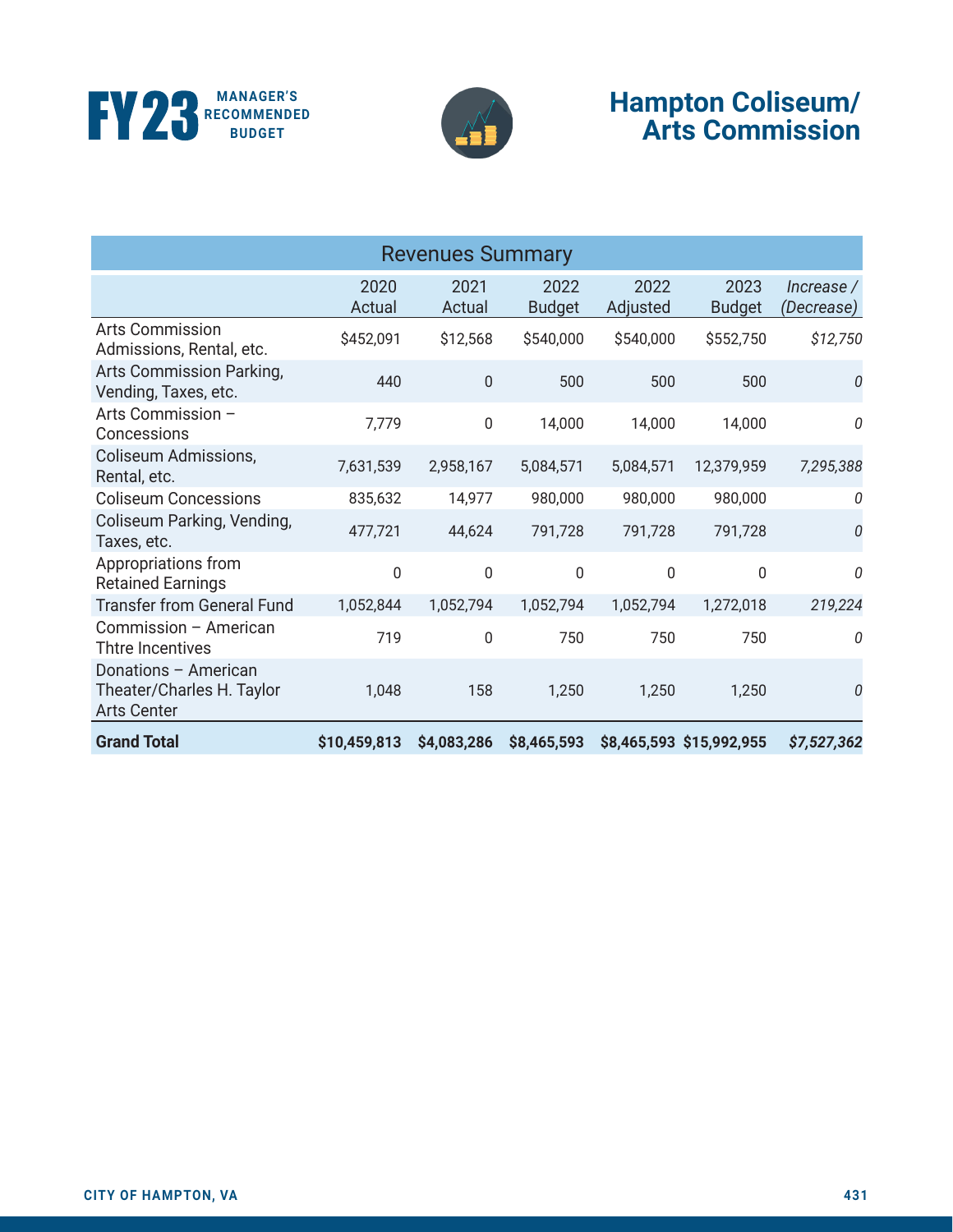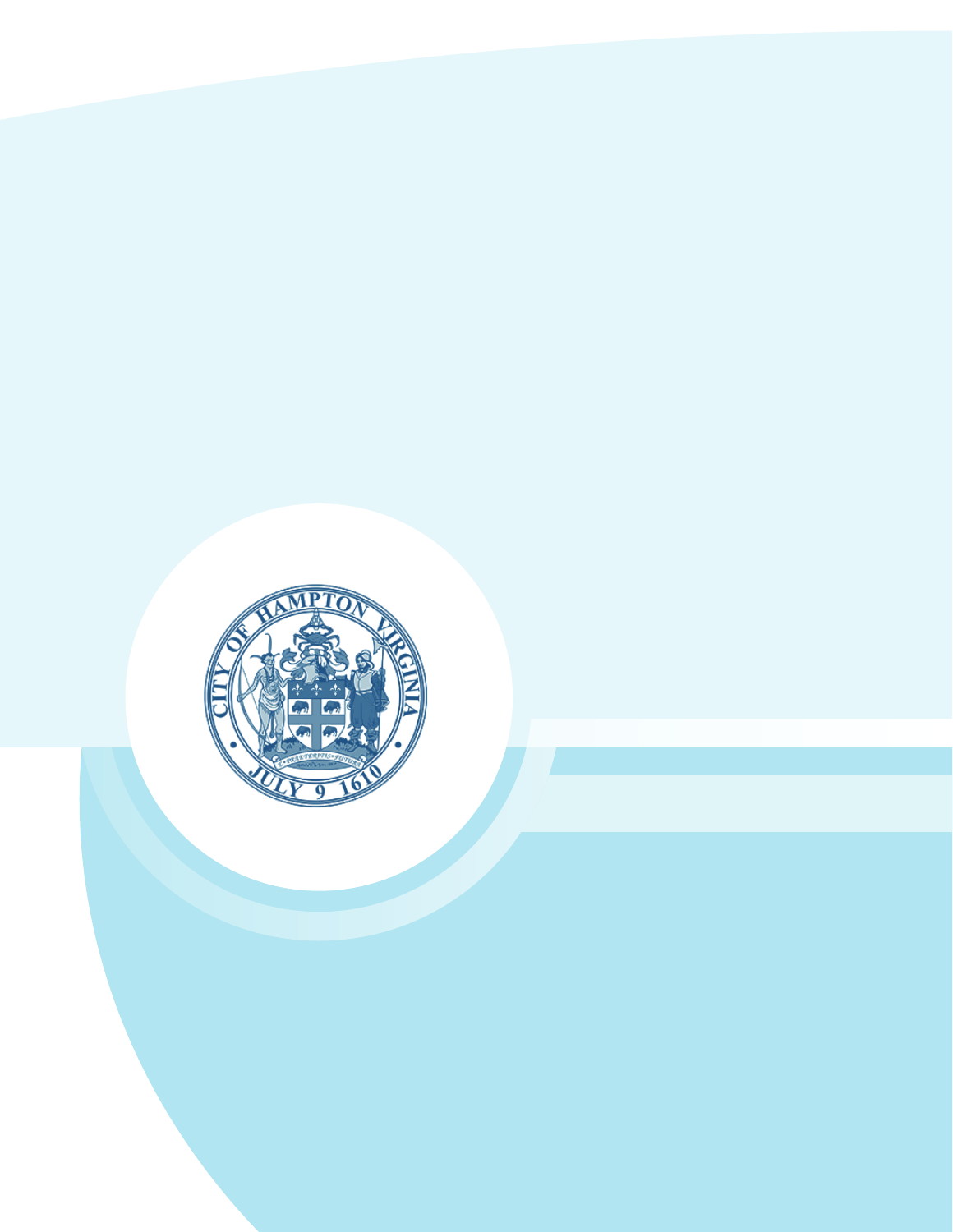



## **Mission**

The mission of the Hampton Roads Convention Center (HRCC) is to serve as a generator of meeting/ convention-related revenue for the economic benefit of the City of Hampton and to enhance the City's image nationally, regionally and locally.



## *Budget Note*

The increase in this budget is attributed to the Convention Center returning to pre-COVID level bookings and other contractual activities.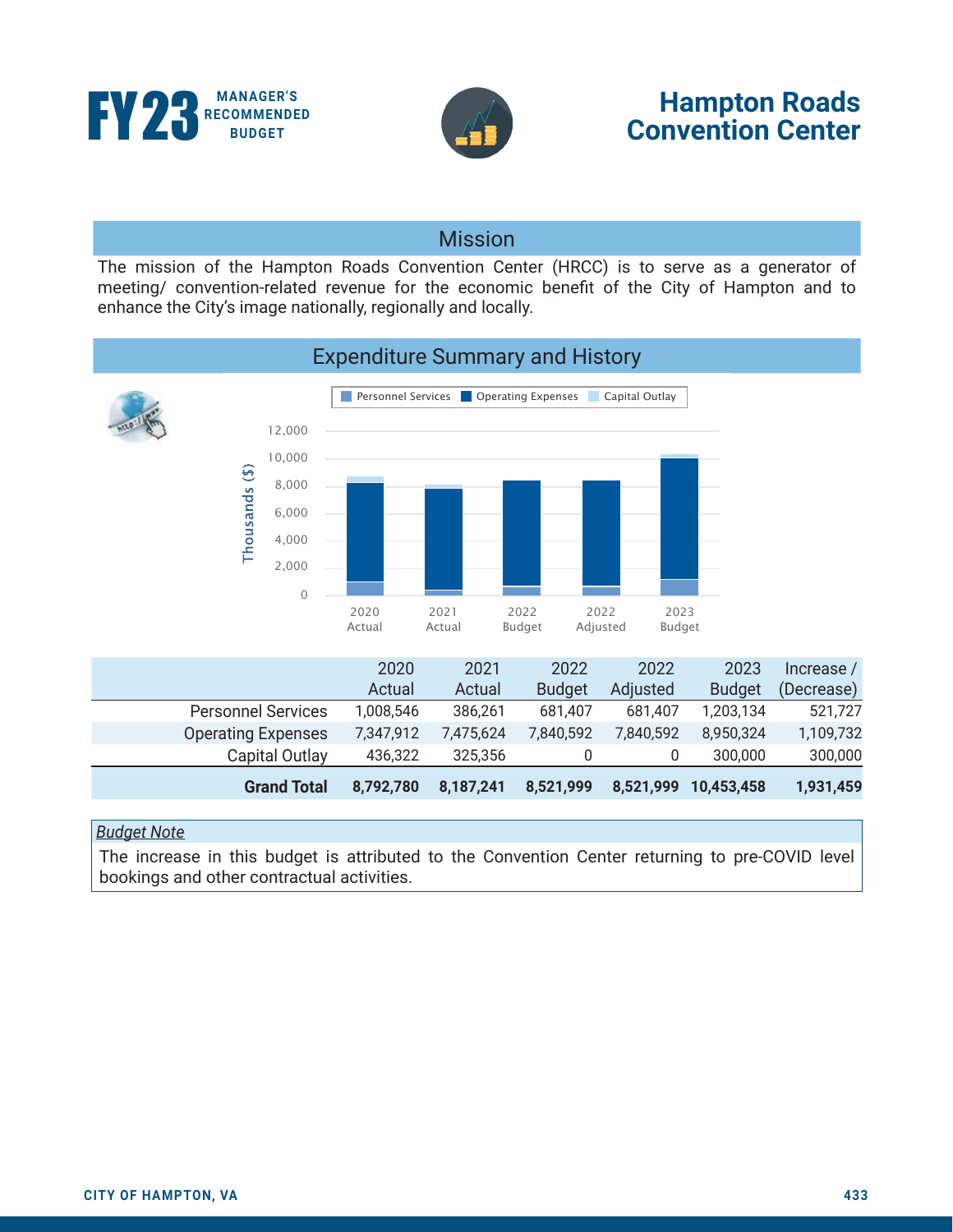



# **Hampton Roads Convention Center**

| <b>Performance Indicators</b>      |             |                       |                       |                         |                       |  |  |  |
|------------------------------------|-------------|-----------------------|-----------------------|-------------------------|-----------------------|--|--|--|
| <b>Indicator</b>                   | <b>Type</b> | 2020<br><b>Actual</b> | 2021<br><b>Actual</b> | 2022<br><b>Estimate</b> | 2023<br><b>Target</b> |  |  |  |
| <b>Total Rental Income Dollars</b> | Outcome     | \$299,825             | \$299,825             | \$1,284,289             | \$1,284,289           |  |  |  |
| # of Attendees                     | Output      | 6,383                 | 6,383                 | 276,845                 | 276,845               |  |  |  |
| # of Event Days                    | Output      | q                     | q                     | 601                     | 601                   |  |  |  |

\*The facility was closed for part of fiscal year 2020 due to the COVID-19 pandemic.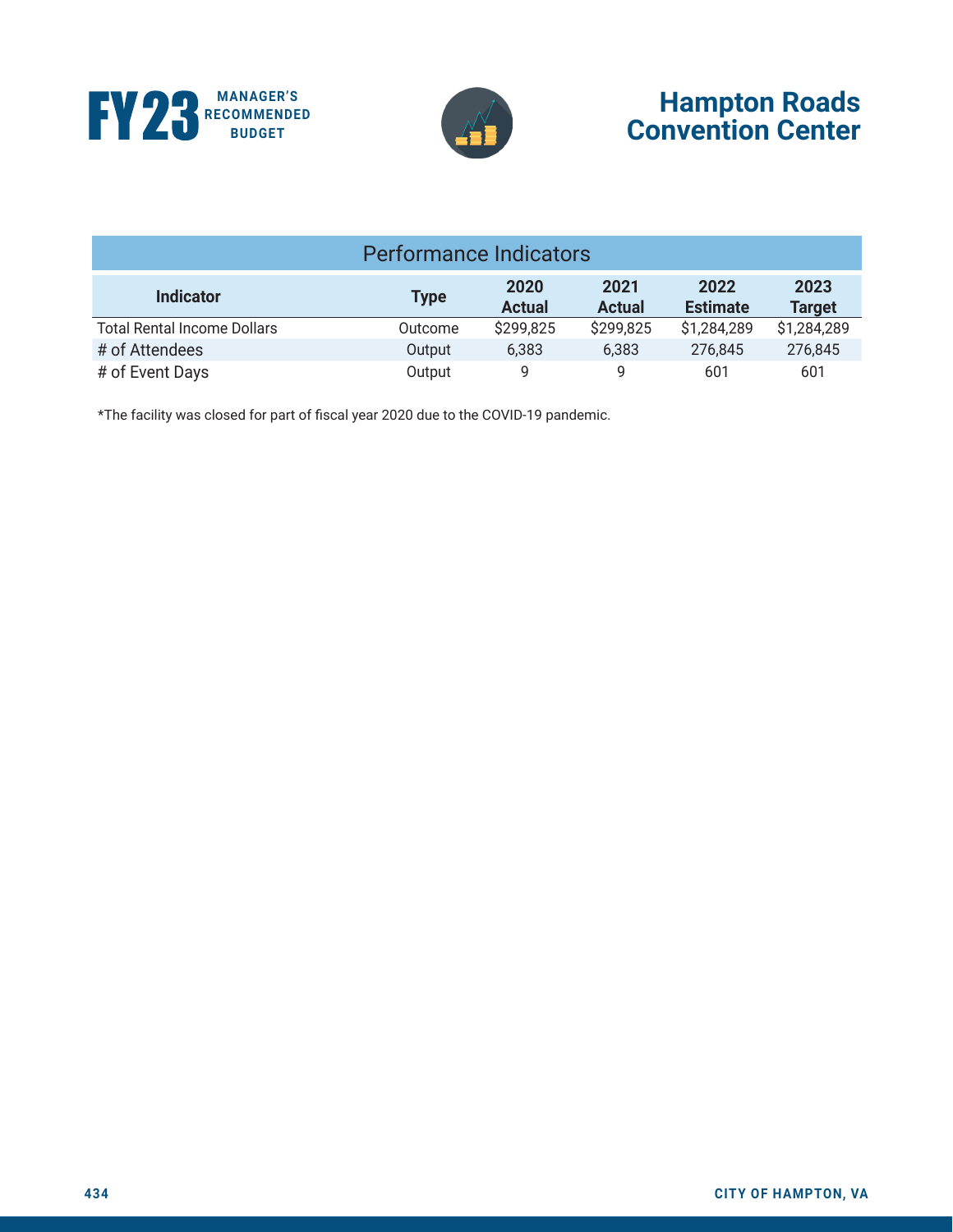



# **Hampton Roads Convention Center**



## **Convention Center Operations \$3,656,398**

Increase rental sales of the Convention Center's exhibit hall and meeting room space utilizing the skill set of highly experienced staff. Provide high-quality equipment and technical services capable of meeting the needs of our customers. HRCC is under contract to oversee the general operations and maintenance of the Convention Center.

| <b>Debt Service</b>                                                                                                                                                                                           | \$6,332,328 |
|---------------------------------------------------------------------------------------------------------------------------------------------------------------------------------------------------------------|-------------|
| Debt service requirement to pay the interest on the Convention Center Revenue Bond Series 2002, a portion of which was<br>refunded on June 13, 2012 (Convention Center Refunding Revenue Bonds Series 2012A). |             |
| <b>Capital Improvements</b>                                                                                                                                                                                   | \$300,000   |
| text                                                                                                                                                                                                          |             |
| <b>Fixed Cost</b>                                                                                                                                                                                             | \$164,732   |

This service accounts for various fixed costs for the department, including auto/fleet, IT, and risk management costs.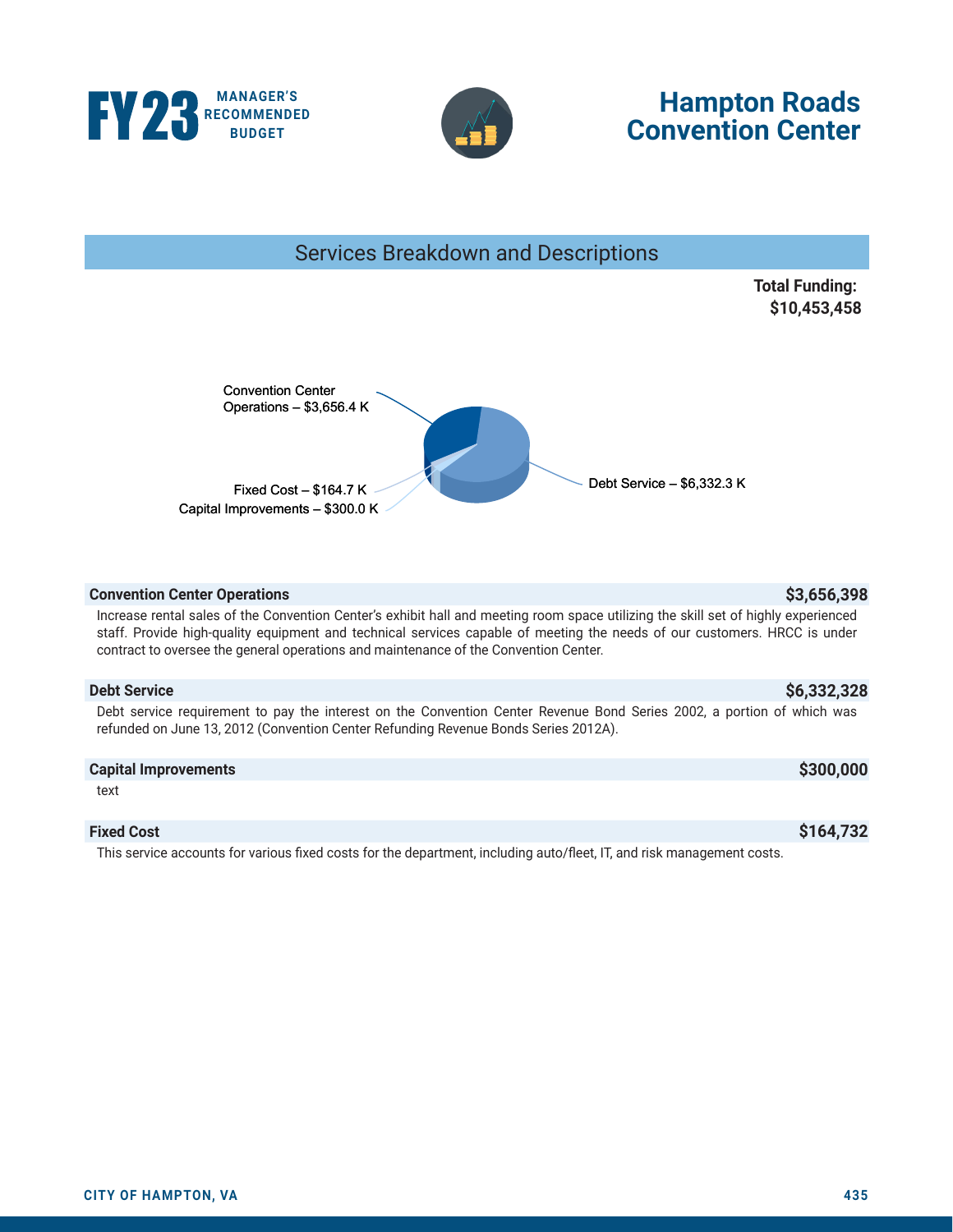



# **Hampton Roads Convention Center**

| <b>Revenues Summary</b>                                          |                                                               |                |                       |                  |                       |                         |  |
|------------------------------------------------------------------|---------------------------------------------------------------|----------------|-----------------------|------------------|-----------------------|-------------------------|--|
|                                                                  | 2020<br>Actual                                                | 2021<br>Actual | 2022<br><b>Budget</b> | 2022<br>Adjusted | 2023<br><b>Budget</b> | Increase/<br>(Decrease) |  |
| <b>Amortization of Premium</b>                                   | \$500,914                                                     | \$404,108      | \$0                   | \$0              | \$0                   | \$0                     |  |
| <b>Concession Sales</b>                                          | 40,125                                                        | 0              | 21,879                | 21,879           | 79,913                | 58,034                  |  |
| Amusement/Meal/State Sales<br>Tax                                | 448,973                                                       | 120,758        | 85,000                | 85,000           | 227,654               | 142,654                 |  |
| <b>Event Refunds</b>                                             | 200,192                                                       | (8,604)        | (21, 466)             | (21, 466)        | 145,091               | 166,557                 |  |
| <b>Exhibit Hall/Meeting Room</b><br>Rentals                      | 920,108                                                       | 299,825        | 328,550               | 328,550          | 1,284,289             | 955,739                 |  |
| Food & Beverage<br>Commissions                                   | 494,128                                                       | $\mathbf{0}$   | 496,170               | 496,170          | 473,757               | (22, 413)               |  |
| Interest Income                                                  | 318,893                                                       | 152,778        | 151,783               | 151,783          | 150,363               | (1,420)                 |  |
| Other/Miscellaneous                                              | 26,559                                                        | 6,891          | 13,836                | 13,836           | 28,224                | 14,388                  |  |
| <b>Transfer from General Fund</b><br>2+2 Taxes                   | 6,559,350                                                     | 6,857,356      | 6,701,667             | 6,701,667        | 7,764,167             | 1,062,500               |  |
| <b>Transfer from General Fund</b><br>for Debt Service/Operations | 636,000                                                       | 300,000        | 300,000               | 300,000          | 300,000               | 0                       |  |
| Net Unrealized Gain (Loss)                                       | (29, 233)                                                     | (278, 205)     | $\overline{0}$        | 0                | $\mathbf 0$           | 0                       |  |
| Appropriation from Net<br>Position                               | $\mathbf{0}$                                                  | 0              | 444,580               | 444,580          | $\overline{0}$        | (444, 580)              |  |
| <b>Grand Total</b>                                               | \$10,116,010 \$7,854,906 \$8,521,999 \$8,521,999 \$10,453,458 |                |                       |                  |                       | \$1,931,459             |  |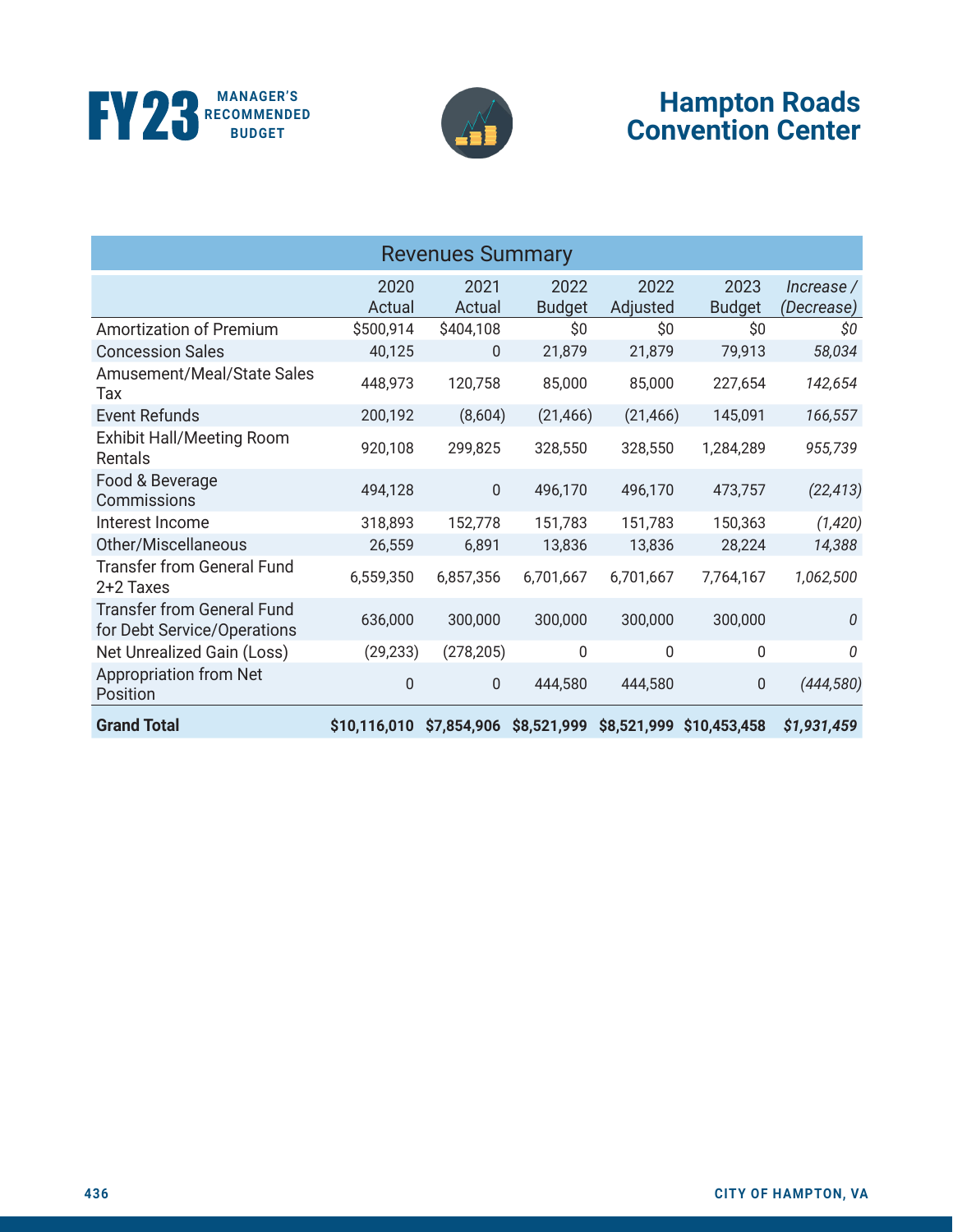





## Mission

The mission of The Hamptons Golf Course is to provide a well-conditioned, 27-hole regulation course with a practice range and putting green.



|                           | 2020    | 2021    | 2022          | 2022     | 2023          | Increase / |
|---------------------------|---------|---------|---------------|----------|---------------|------------|
|                           | Actual  | Actual  | <b>Budget</b> | Adjusted | <b>Budget</b> | (Decrease) |
| <b>Personnel Services</b> | 419.853 | 322,583 | 395,928       | 395,928  | 396,485       | 557        |
| <b>Operating Expenses</b> | 481,634 | 456,167 | 427,175       | 427,175  | 433,515       | 6,340      |
| Capital Outlay            | 35,417  | 34.872  |               |          |               | 0          |
| <b>Grand Total</b>        | 936,903 | 813,621 | 823,103       | 823,103  | 830,000       | 6,897      |

| Permanent Full-Time (PFT) Staffing History                                                   |                      |                |                |                       |                  |                       |                          |  |
|----------------------------------------------------------------------------------------------|----------------------|----------------|----------------|-----------------------|------------------|-----------------------|--------------------------|--|
|                                                                                              |                      | 2020<br>Actual | 2021<br>Actual | 2022<br><b>Budget</b> | 2022<br>Adjusted | 2023<br><b>Budget</b> | Increase /<br>(Decrease) |  |
|                                                                                              | <b>PFT Positions</b> | 7.0            | 7.0            | 6.0                   | 6.0              | 6.0                   | 0.0                      |  |
| <b>Budget Note</b>                                                                           |                      |                |                |                       |                  |                       |                          |  |
| The EV23 hudget includes funding for the proposed compensation package and associated fringe |                      |                |                |                       |                  |                       |                          |  |

The FY23 budget includes funding for the proposed compensation package and associated fringe benefits costs. This is a maintenance level budget.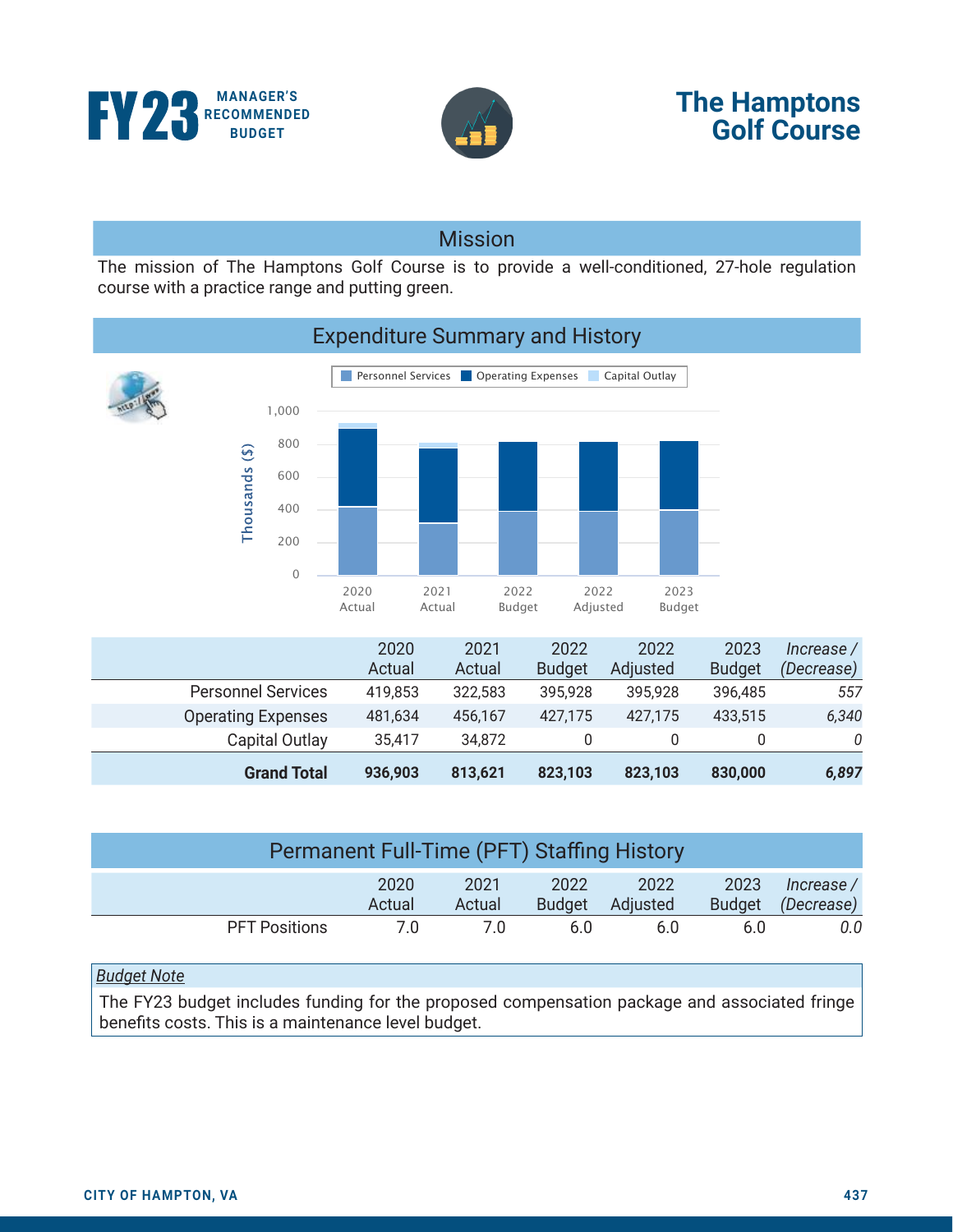





|                            |          | <b>2023 PFT Positions</b> |          |
|----------------------------|----------|---------------------------|----------|
| <b>Position</b>            | # of PFT | <b>Position</b>           | # of PFT |
| Club House Manager         |          | Greenskeeper              |          |
| Golf Course Superintendent |          | Greenskeeper - Senior     |          |
| Golf Equip Mech            |          | Parks Senior Technician   |          |
| <b>Grand Total:</b>        | b        |                           |          |

| <b>Performance Indicators</b> |             |                       |                       |                         |                       |  |  |
|-------------------------------|-------------|-----------------------|-----------------------|-------------------------|-----------------------|--|--|
| <b>Indicator</b>              | <b>Type</b> | 2020<br><b>Actual</b> | 2021<br><b>Actual</b> | 2022<br><b>Estimate</b> | 2023<br><b>Target</b> |  |  |
| Merchandise Sales - Revenue   | Outcome     | \$23,349              | \$22,487              | \$45,000                | \$40,000              |  |  |
| Rounds of Golf Play           | Output      | 21,907                | 22,199                | 40,000                  | 30,000                |  |  |
| Total # of Tournaments Held   | Output      | 21                    | $\Omega$              | 32                      | 32                    |  |  |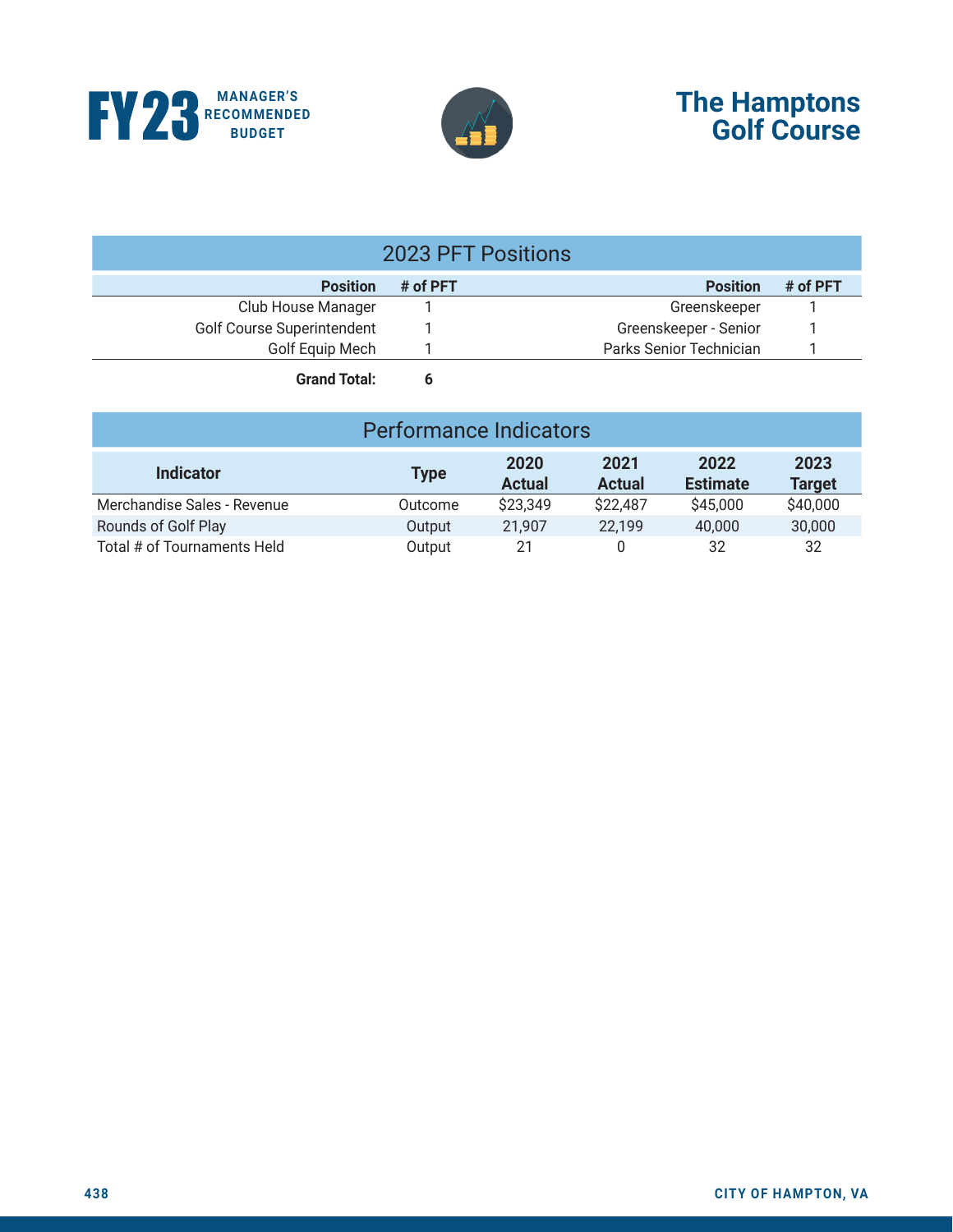







## **Leadership & Management \$56,672**

Create a beautiful environment for customers to participate in recreational activities by providing services, products and learning opportunities to enhance customer and promote customer satisfaction.

## **Maintenance \$530,125**

Achieve and maintain excellent course condition for the 27 holes and grounds appearance which include renovating and/or restoring isolated areas of the course.

## **Pro Shop Operations \$209,649**

Provide quality customer service which include monitoring the flow of play; maintaining the condition of equipment; and providing information and direction for safe play.

## **Fixed Cost \$33,554**

This service accounts for various fixed costs for the department, including auto/fleet, IT, and risk management costs.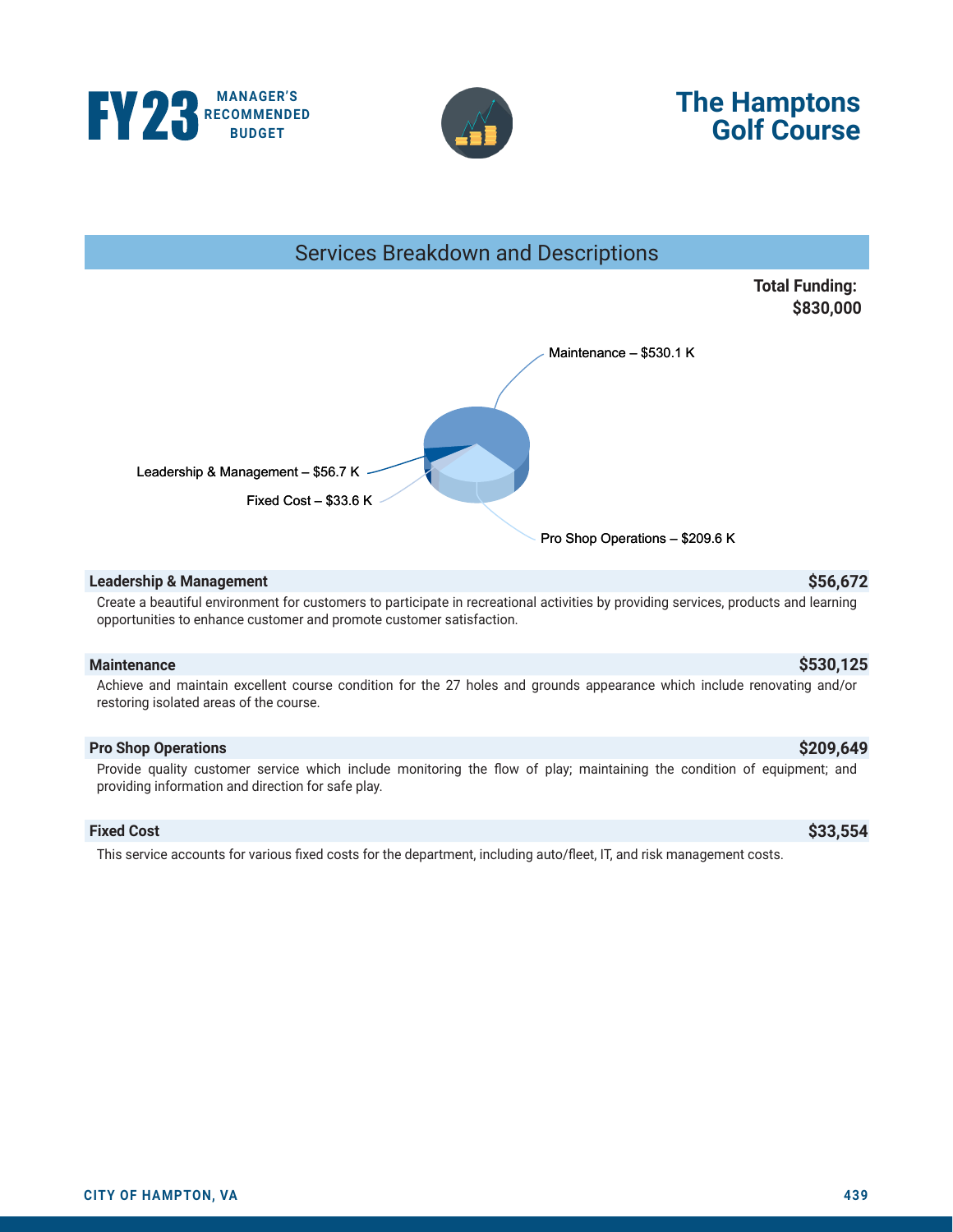



# **The Hamptons Golf Course**

| <b>Revenues Summary</b>         |                |                |                       |                  |                       |                          |  |  |
|---------------------------------|----------------|----------------|-----------------------|------------------|-----------------------|--------------------------|--|--|
|                                 | 2020<br>Actual | 2021<br>Actual | 2022<br><b>Budget</b> | 2022<br>Adjusted | 2023<br><b>Budget</b> | Increase /<br>(Decrease) |  |  |
| Commissions - Snack Bar         | $\Omega$       | 0              | 11,710                | 11,710           | 11,710                | 0                        |  |  |
| <b>Driving Range Fees</b>       | 2,343          | $\Omega$       | $\Omega$              | $\Omega$         | $\Omega$              | 0                        |  |  |
| <b>Gift Certificates Income</b> | <sup>0</sup>   | $\Omega$       | $\Omega$              | 0                | U                     | 0                        |  |  |
| <b>Golf Tournament Fees</b>     | 51             | $\Omega$       | $\Omega$              | $\Omega$         | $\Omega$              | $\theta$                 |  |  |
| Green Fees                      | 272,428        | 415,968        | 516,354               | 516,354          | 516,354               | O                        |  |  |
| <b>Merchandise Sales</b>        | 18,289         | 34,037         | 45,021                | 45,021           | 45,021                | 0                        |  |  |
| Miscellaneous Revenue           | 78             | 9              | 1,000                 | 1,000            | 7,897                 | 6,897                    |  |  |
| Over or Short - Revenues        | (180)          | (469)          | $\mathbf{0}$          | 0                | <sup>0</sup>          | 0                        |  |  |
| Rental Fees - Electric Cart     | 127,430        | 191,390        | 249,018               | 249,018          | 249,018               | 0                        |  |  |
| Rental Fees - Golf Clubs        | 1,210          | 190            | $\mathbf{0}$          | 0                | $\Omega$              | 0                        |  |  |
| Rental Fees - Hand Carts        | 513            | 881            | $\Omega$              | 0                | $\Omega$              | 0                        |  |  |
| <b>Rental of Property</b>       | $\Omega$       | 0              | $\mathbf 0$           | 0                | $\Omega$              | 0                        |  |  |
| <b>Grand Total</b>              | 422,163        | 642,006        | 823,103               | 823,103          | 830,000               | 6,897                    |  |  |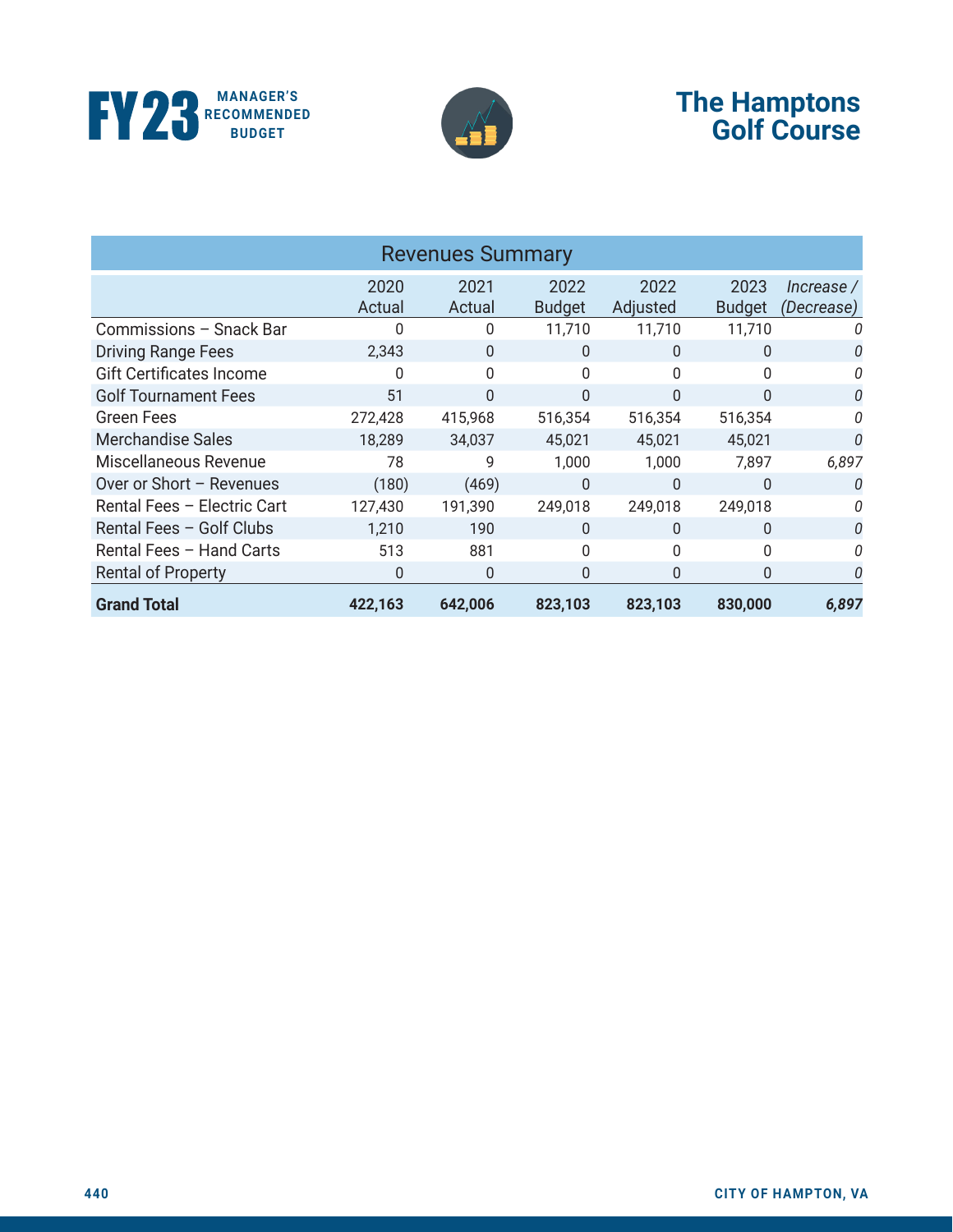



# **Woodlands Golf Course**

## Mission

The mission of the Woodlands Golf Course is to provide a well-conditioned, 18-hole regulation course.



| Capital Outlay            | 48,913  | 48,203  | 0             |          |               | 0          |
|---------------------------|---------|---------|---------------|----------|---------------|------------|
| <b>Personnel Services</b> | 295,902 | 266,150 | 378,009       | 378,009  | 376.237       | (1, 772)   |
| <b>Operating Expenses</b> | 321,770 | 342,177 | 322,855       | 322,855  | 354,463       | 31,608     |
|                           | 2020    | 2021    | 2022          | 2022     | 2023          | Increase/  |
|                           | Actual  | Actual  | <b>Budget</b> | Adjusted | <b>Budget</b> | (Decrease) |

| Permanent Full-Time (PFT) Staffing History |                      |                |                |                       |                  |                       |                          |
|--------------------------------------------|----------------------|----------------|----------------|-----------------------|------------------|-----------------------|--------------------------|
|                                            |                      | 2020<br>Actual | 2021<br>Actual | 2022<br><b>Budget</b> | 2022<br>Adjusted | 2023<br><b>Budget</b> | Increase /<br>(Decrease) |
|                                            | <b>PFT Positions</b> | 6.0            | 6.0            | 6.0                   | 6.0              | 6.0                   | 0.0                      |

## *Budget Note*

The FY23 budget includes funding for the proposed compensation package and associated fringe benefits costs. The net increase in this budget is attributed to an increase in fixed cost and other contractual services.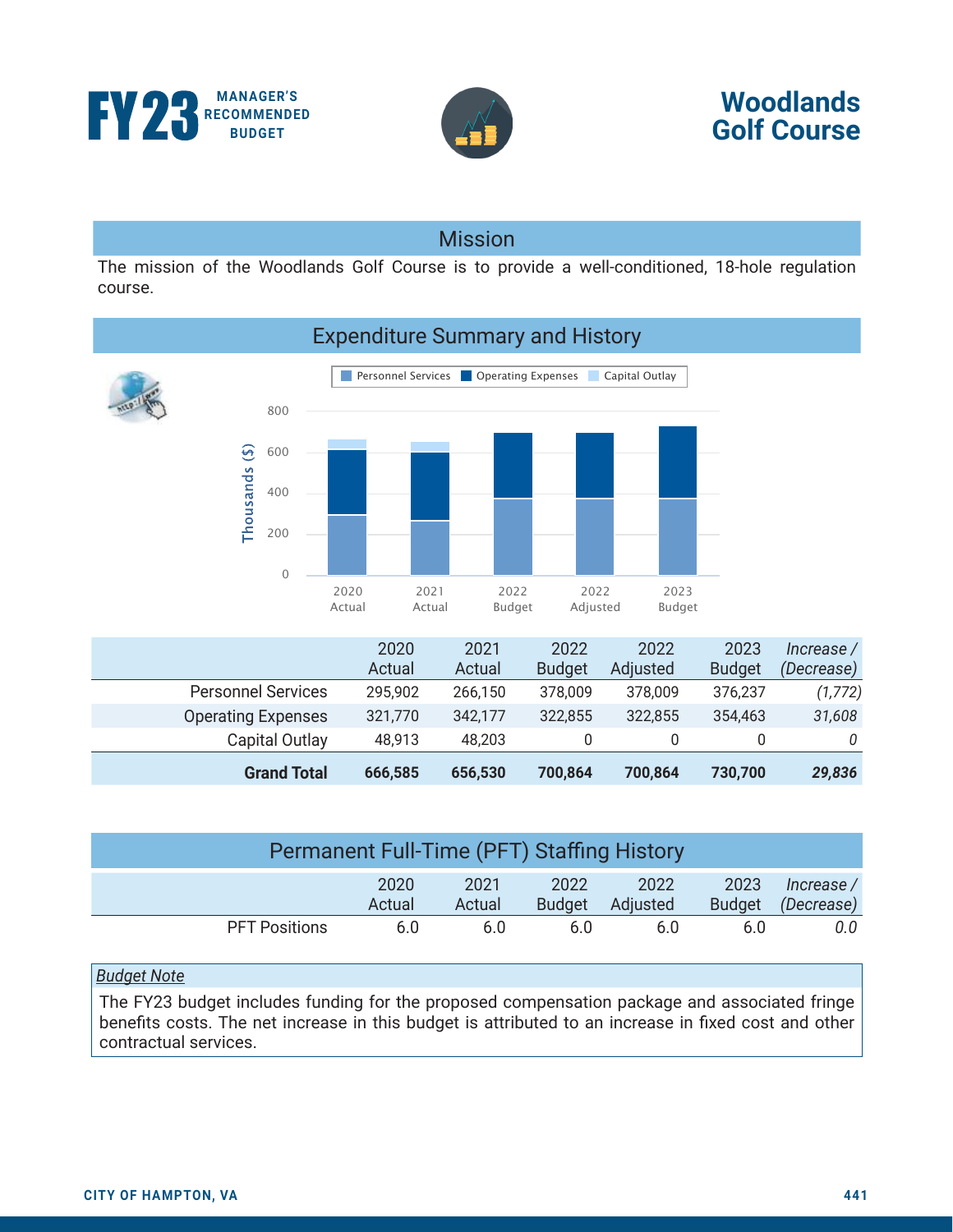





|                                   |          | <b>2023 PFT Positions</b> |            |
|-----------------------------------|----------|---------------------------|------------|
| <b>Position</b>                   | # of PFT | <b>Position</b>           | $#$ of PFT |
| Club House Mgr/wdlnds Gc          |          | Greenskeeper              |            |
| <b>Golf Course Superintendent</b> |          | Greenskeeper - Senior     |            |
| Golf Equip Mech                   |          | Parks Senior Technician   |            |
| <b>Grand Total:</b>               | b        |                           |            |

| Performance Indicators    |             |                       |                       |                         |                       |  |  |  |
|---------------------------|-------------|-----------------------|-----------------------|-------------------------|-----------------------|--|--|--|
| <b>Indicator</b>          | <b>Type</b> | 2020<br><b>Actual</b> | 2021<br><b>Actual</b> | 2022<br><b>Estimate</b> | 2023<br><b>Target</b> |  |  |  |
| Merchandise Sales Revenue | Outcome     | \$35,890              | \$22,417              | \$42,000                | \$36,000              |  |  |  |
| # of Rounds of Golf       | Output      | 27.757                | 22,050                | 40,000                  | 40,000                |  |  |  |
| # of Tournaments held     | Output      | 19                    |                       | 31                      | 31                    |  |  |  |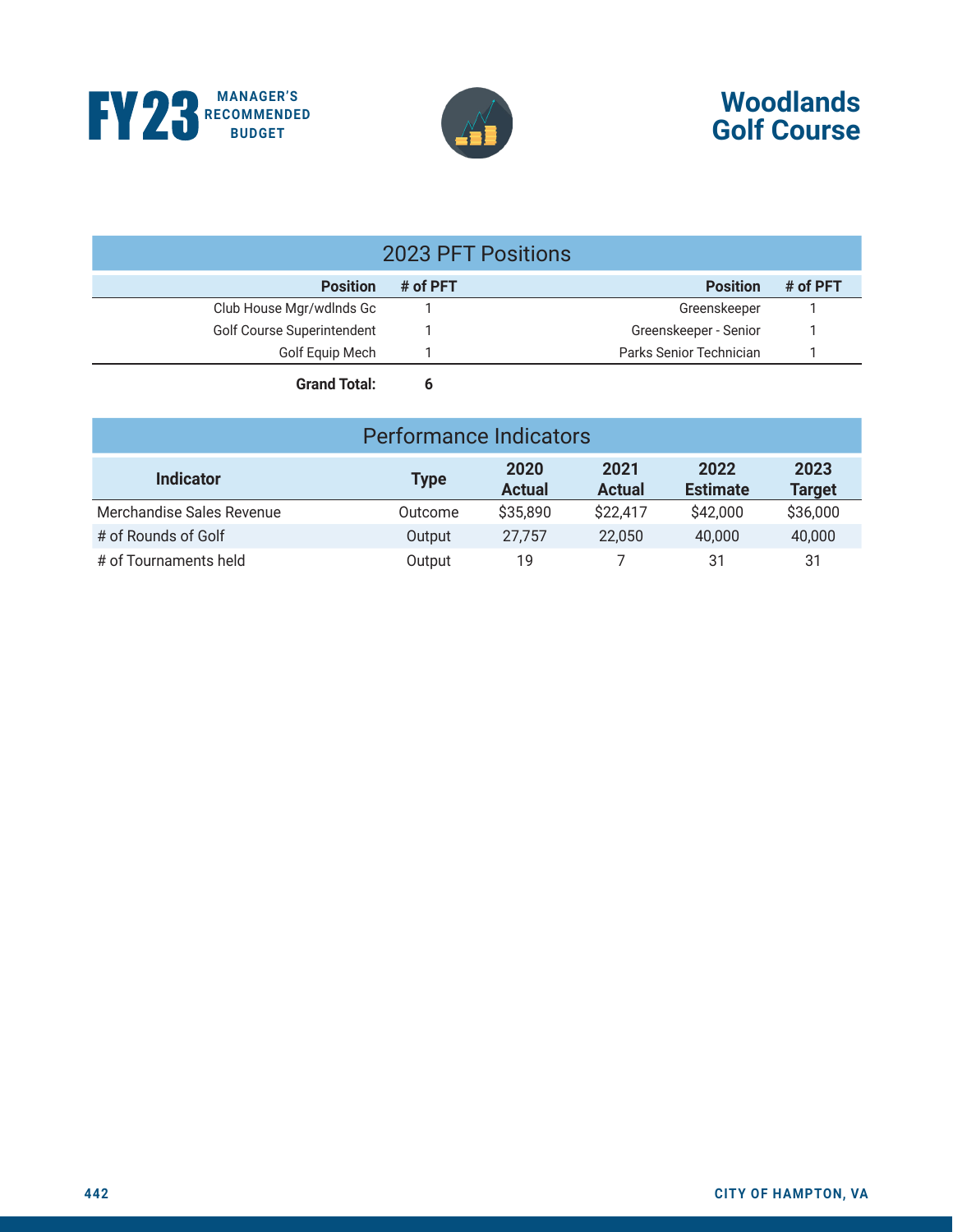





## Services Breakdown and Descriptions

**Total Funding: \$730,700**



### **Leadership & Management \$82,646**

Create a beautiful environment for customers to participate in recreational activities by providing services, products and learning opportunities to enhance customer and promote customer satisfaction.

### **Grounds Maintenance \$530,114**

Achieve and maintain excellent course conditions and grounds appearance which include activities such as replenishing sand and maintaining bunker edges throughout the golf course, mitigating drainage problems, and leveling tees.

## **Pro Shop Operations \$83,685**

Provide quality customer service which include monitoring the flow of play; maintainoing the condition of equipment; providing information and direction for safe play and the opportunity to participate in professional golf leagues and tournaments, i.e. "Family Fun Nights."

### **Fixed Cost \$34,255**

This service accounts for various fixed costs for the department, including auto/fleet, IT, and risk management costs.